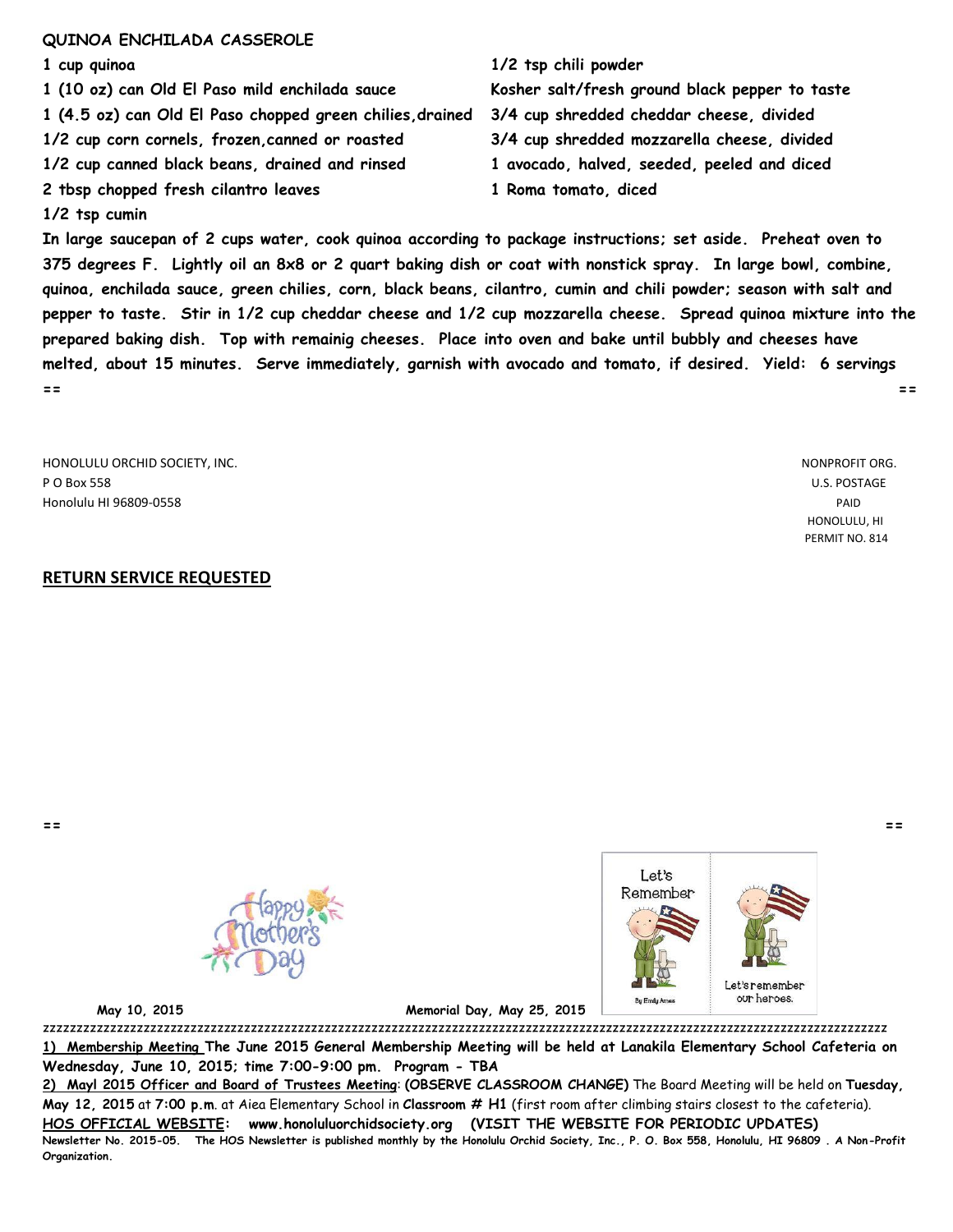# **HONOLULU ORCHID SOCIETY MONTHLY NEWSLETTER No. 2015-05** HOS GENERAL MEETING

Date: Wednesday, May 13, 2015 Time/Place: 7:00 - 9:00 p.m., Lanakila Elementary School Cafeteria Program: **"2015 Tokyo Dome Show"** Speaker**: Calvin and Sherry Abe** 

Calvin and Sherry Abe, both retired school teachers and active members of the Honolulu Orchid Society, will share their experiences of the show at Wednesday's (May 13) general membership meeting of HOS. The meeting will be held in the Lanakila Elementary School Cafeteria beginning at 7:00 PM. Guests are more than welcome. Refreshments will be served and orchid plants will be given away as door prizes.

There is ample free parking in front of the cafeteria.

Reminder to all who bring refreshments in -- please inform our Refreshment Committee Rep your name and of what you bring to share when you drop off your item at the refreshment table. Much appreciated!

**MAHALO NUI LOA**. Mahalo **Mel Waki** for organizing and leading members on the field trip to Kawamoto Orchid Nursery in Palolo Valley and H&R Nurseries in Waimanalo on Saturday, April 11, 2015. There were approximately 20 people who went on the field trip, combined with members from the Aiea Orchid Club. All who found treasurers at each nursery were exceptionally pleased and look forward to the next exploration sometime down the road........

## **No Aril 2015 Culture Awards due to cancellation of membership meeting.**

**ORCHID SHOWS.** Orchid Society of Manoa's Annual Orchid Show and Plant Sale was held May 2 and May 3 in Manoa at the Noelani Elementary School. Honolulu Orchid Society was honored with the award of Best Society Display (\$100).

Appreciation is acknowledged to all who turned out to give support to the HOS.

We thank Bob & JoAnn Higuchi who accepted the challenge of chairing the HOS display at the Manoa Orchid Show with enthusiasm! As first time chairs, they experienced the excitement and thrill of creating a great display that was recognized as the Best Society Display. Recognition is also given to the following members who also helped in creating the beautiful display in a short time frame: Calvin & Sherry Abe, Ben Sills, Mel Waki, Ruth Chun, Ken & Aileen Ching, Jackie Lai, Charlotte Yamamoto, Brad Lau & Linda Inouye, Carol De Witt, Inez Brunson, Dorothy Nakama, Kathy Sakuda, Jennie Rosario, Ben Kodama, Jr., Reece Kilbey, Mei Lin Wong-Gary and Williette Wong for helping to set up and breakdown our display and Violet Yamaji who also helped with the breakdown. We also thank Ruth Chun, Pam Waki, Brad Lau, Calvin & Sherry Abe, Ken & Aileen Ching, Violet Yamaji, Kathy Sakuda, Bob & JoAnn Higuchi, Charlotte Yamamoto, Jackie Lai, Kodama Orchids, Bill & Hilda Takamatsu, Inez Brunson, Ben Sills, Williette Wong, and Vivian McCoy for sharing their blooming orchid plants, greeneries and props in the display.